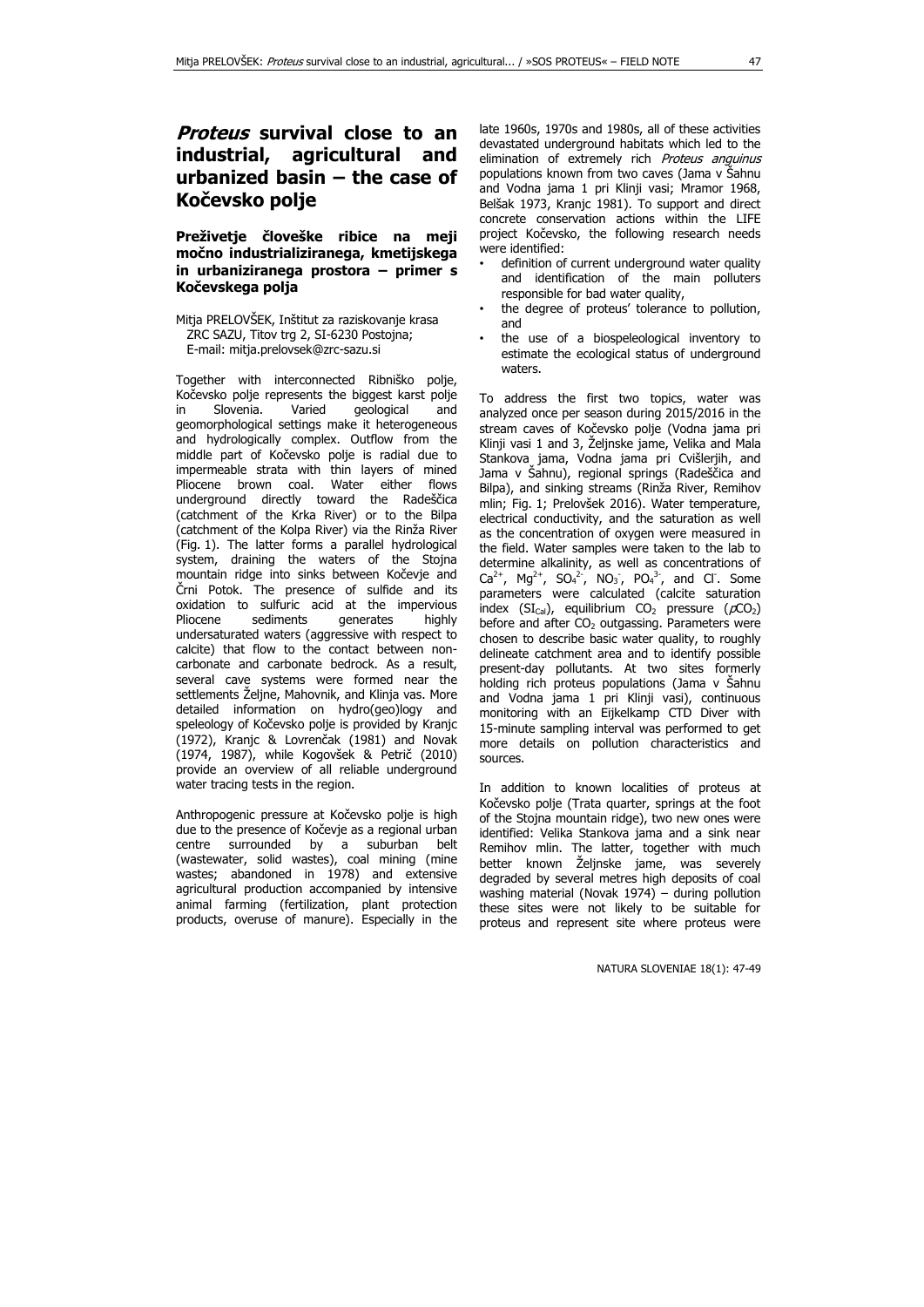naturally recolonized after mine closure. In the first lake of Velika Stankova jama, 2–5 animals per visit were usually observed despite poor water quality that may also be a result of an illegal deposit of 30–40 m <sup>3</sup> waste in Mala Stankova jama, located upstream. Observations in Jama v Šahnu and Vodna jama 1 pri Klinji vasi confirmed the absence of any proteus. Natural recolonization of proteus into the cave Jama v Šahnu (if some fraction of the population survived) is not likely due to:

- continued poor water quality as a result of organic pollution that reduced saturation with oxygen below 20% (1.83 mg/L),
- relatively high concentrations of Cl and  $PO<sub>4</sub><sup>3</sup>$ (up to 21.40 mg/L and 2.14 mg/L, respectively) indicating city and agricultural sources, and
- the occasional presence of fish specimens in water.

The source of pollution might be the settlement Spodnji Cvišlerji, which currently has no sewage system and probably drains through the cave (we detected occasionally very high  $pCO<sub>2</sub>$  characteristic of percolation water), agricultural production and the Rinža River. Underground flow of the Rinža River was identified by regular daily oscillations of water temperature for more than 1 °C during summer using the CTD Diver in the cave (daily temperature oscillation of percolation water should be in much narrower range) and underground stream discharge (several hundreds of litres per second) that can be supplied only by the Rinža River in Kočevje region. During low water level, underground connection of Jama v Šahnu and Rinža River was successfully proved by tracing test (Novak 1974). Proteus were never observed in Vodna jama 1 pri Klinji vasi despite much better quality of water in comparison with Jama v Šahnu and past conditions. Other caves do not seem to be favourable habitat for proteus due to small upstream water bodies characteristic of the shallow vadose zone and, in the case of Vodna jama pri Cvišlerjih, also severe ongoing pollution.

Despite significantly improved quality of the Rinža River water in the last decade, organic pollution levels are still too high for potential natural recolonization of proteus in the area of Jama v Šahnu. The problem of another source of pollution (untreated sewage water from Spodnji Cvišlerji) should also be resolved to reach adequate water quality during high water levels. The impact of agricultural production above passages of

NATURA SLOVENIAE 18(1): 47-49

Vodna jama 1 pri Klinji vasi can be observed with increased concentrations of  $NO<sub>3</sub>$  and  $PO<sub>4</sub><sup>3</sup>$ , but these do not seem to be limiting factors for the recolonization by proteus since water quality in Velika Stankova jama is even worse with respect to  $NO<sub>3</sub>$ ,  $PO<sub>4</sub><sup>3</sup>$  and Cl. A more probable reason for the absence of natural recolonization seems to be a complete elimination of the proteus population in the past. Recolonization in areas where sources of pollution were abolished (e.g. Kočevje coal mine closure, sewage system built in the catchment area of Željnske jame) is possible only if some fractions of proteus populations survived in less affected parts of the aquifer – population of 4–14 small animals (up to 15 cm long) in once devastated Remihov mlin seems to indicate proteus recolonization in the last decades. Further downstream toward the regional spring of Bilpa, dilution of polluted waters from Jama v Šahnu with clean percolation water is strong enough to sustain proteus populations even during low discharge when water quality is usually worse. This strongly differentiates the vulnerability of local upstream aquifers in comparison with the downstream regional ones.

## **References**

- Belšak V. (1973): Jama v Šahnu Dopolnilni zapisnik. Slovenian Cave Cadastre, Karst Research Institute ZRC SAZU, 1 p.
- Kogovšek J., Petrič M. (2010): Tracer tests as a tool for planning the monitoring of negative impacts of the Mozelj landfill (SE Slovenia) on karst waters. Acta Carsol. 39(2): 301-311.
- Kranjc A. (1972): Kraški svet Kočevskega polja in izraba njegovih tal. Geografski zbornik 13: 129-195.
- Kranjc A. (1981): Vodna jama 1 pri Klinji vasi Dopolnilni zapisnik. Slovenian Cave Cadastre, Karst Research Institute ZRC SAZU, 1 p.
- Kranjc A., Lovrenčak F. (1981): Poplavni svet na Kočevskem polju. Geografski zbornik 21: 117-155.
- Mramor I. (1968): Jama v Šahnu Načrt in zapisnik ogleda jame 6. julija 1968. Slovenian Cave Cadastre, Karst Research Institute ZRC SAZU, 2 pp.
- Novak D. (1974): Nekaj o vodnih razmerah na Kočevskem polju. Acta Carsol. 6: 367-394.